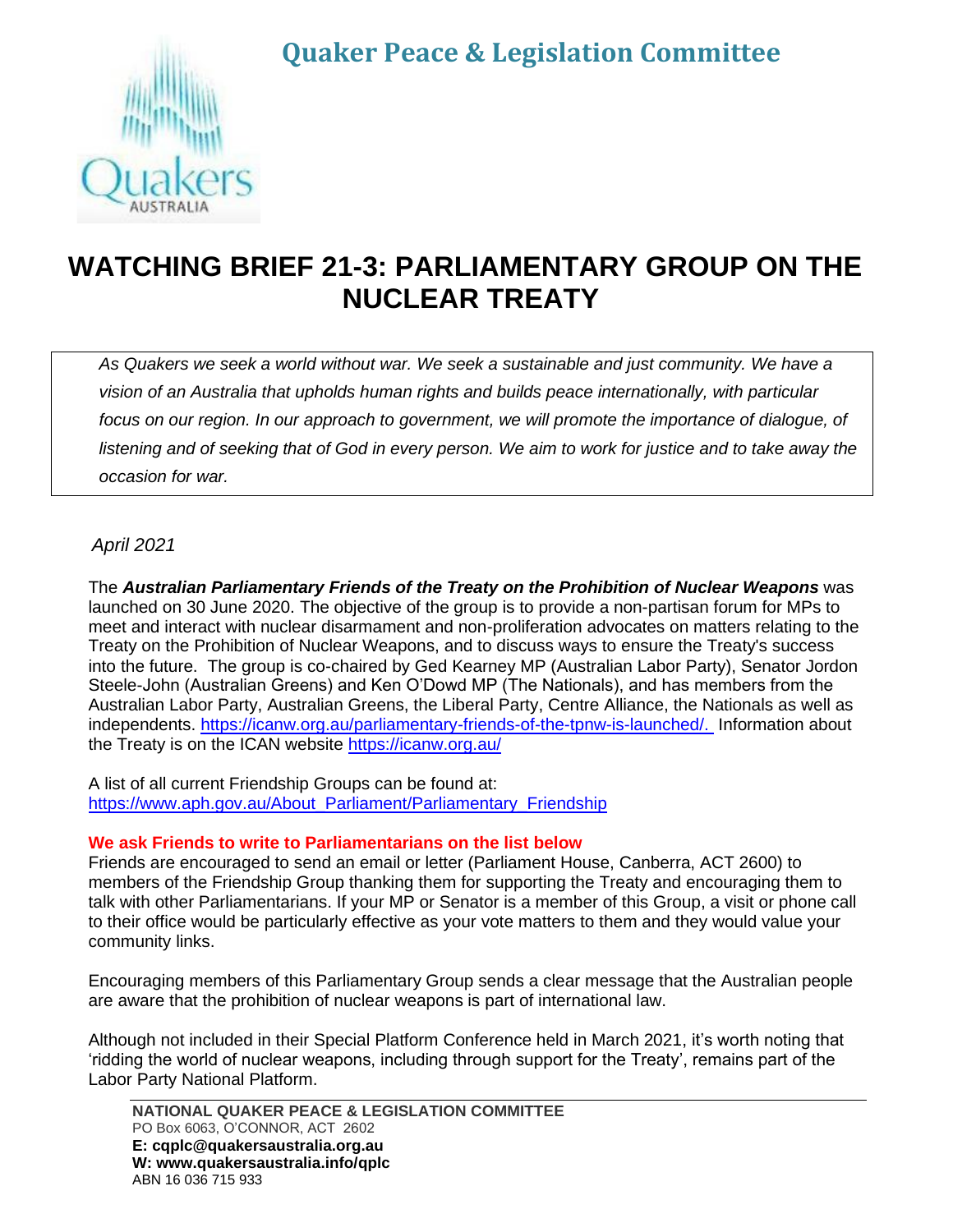### **What is a Friendship Group?**

Australian Parliamentary Friendship Groups which are not country-specific are recognised for the term of a Parliament and are required to reapply for formal recognition at the commencement of each Parliament.

Friendship Groups must:

- be open to all Senators and Members
- be apolitical
- be clearly defined
- have no sponsorship from external organisations
- have a Chairperson and Deputy Chair
- have a membership of at least 10 current sitting senators and members

**Members of the Parliamentary Group are listed below.**